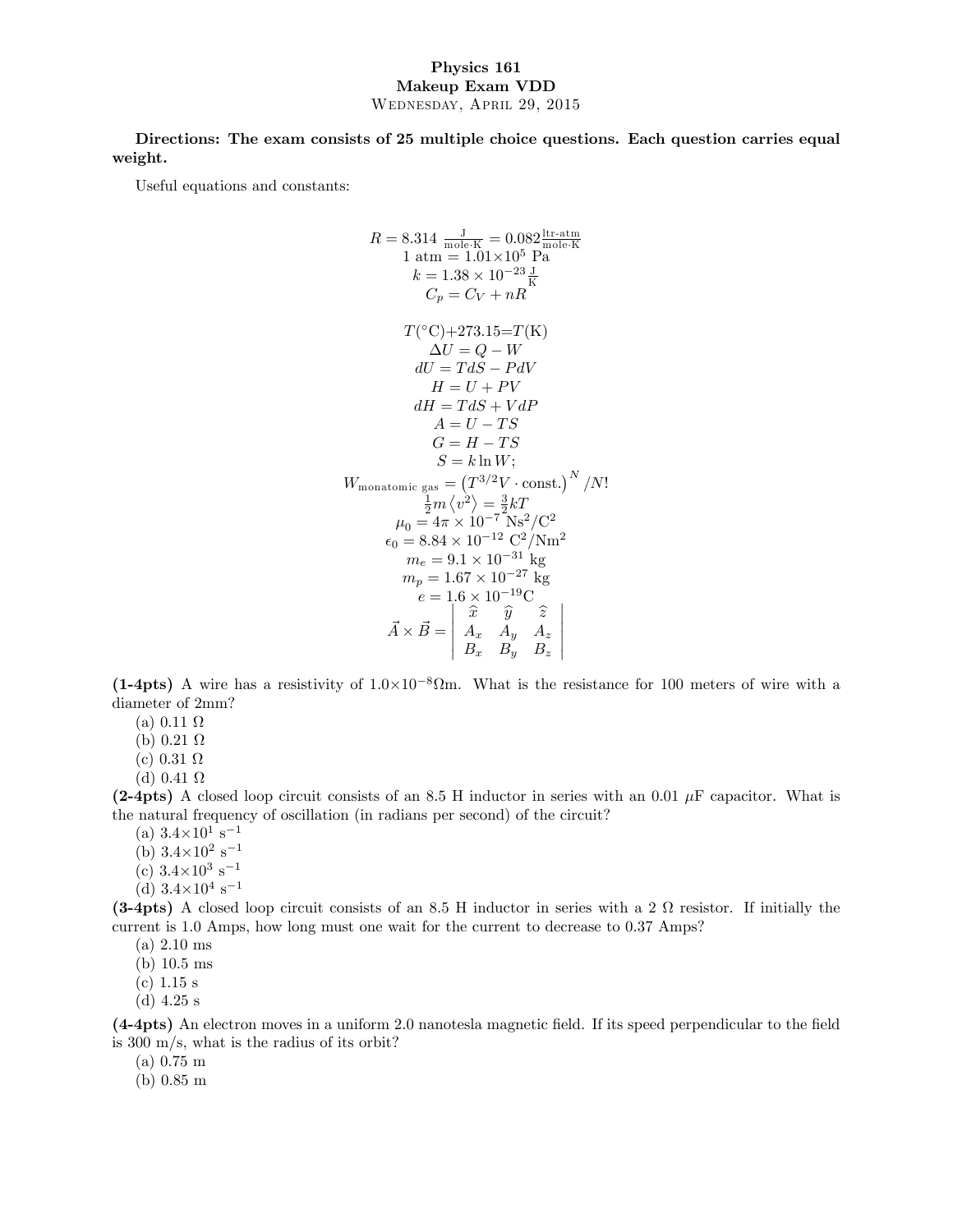(c) 0.95 m

(d) 1.25 m

(5-4pts) An electron enters a velocity selector of the type used by J. J. Thomson consisting of perpendicular B and E Öelds. What velocity will be selected (i.e. at what velocity will the total force on the electron be zero) if  $E=3\times10^3$  N/C and B=0.3 T?

- (a)  $1.0\times10^4$  m/s
- $(b)1.0\times10^{5}$  m/s
- (c)  $1.0\times10^6$  m/s
- (d)  $1.0 \times 10^7$  m/s

(6-4pts) Who is the person who made the conjecture in 1856 that Ampere's law must be modified to account for the current associated with the displacement of invisible charged particles that fill all of free space?

- (a) Faraday.
- (b) Ampere.
- (c) Maxwell.
- (d) Oersted.

(7-4pts) What is the force between the electron and the proton in hydrogen at a separation of 0.0529 nm?  $(a)$  1.6 nN

- (b)  $1.4 \text{ nN}$
- $(c)$  0.95 nN
- (d) 0:82 nN

(8-4pts) Consider a point just above the surface of a conductor where the charge density is  $\sigma = -0.5$  $\mathrm{nC/m^2}$ . What is the magnitude of the electric field at this location?

- (a) 31 N/C
- (b) 48 N/C
- (c) 57 N/C
- (d) 64 N/C

(9-4pts) A uniform magnetic field has a strength  $\vec{B} = 2$  T  $\hat{x}+1$  T  $\hat{y}$ . Consider a square loop of wire with a area vector  $\vec{A} = 3$  m<sup>2</sup>  $\hat{x}$  - 2 m<sup>2</sup>  $\hat{y}$  having a resistance of 2  $\Omega$ . How much charge passes through the resistor when the field is turned off?

- $(a)$  0 Tm<sup>2</sup>
- $(b)$  1  $Tm<sup>2</sup>$
- $(c)$  4  $Tm<sup>2</sup>$
- (d)  $5 \text{ Tm}^2$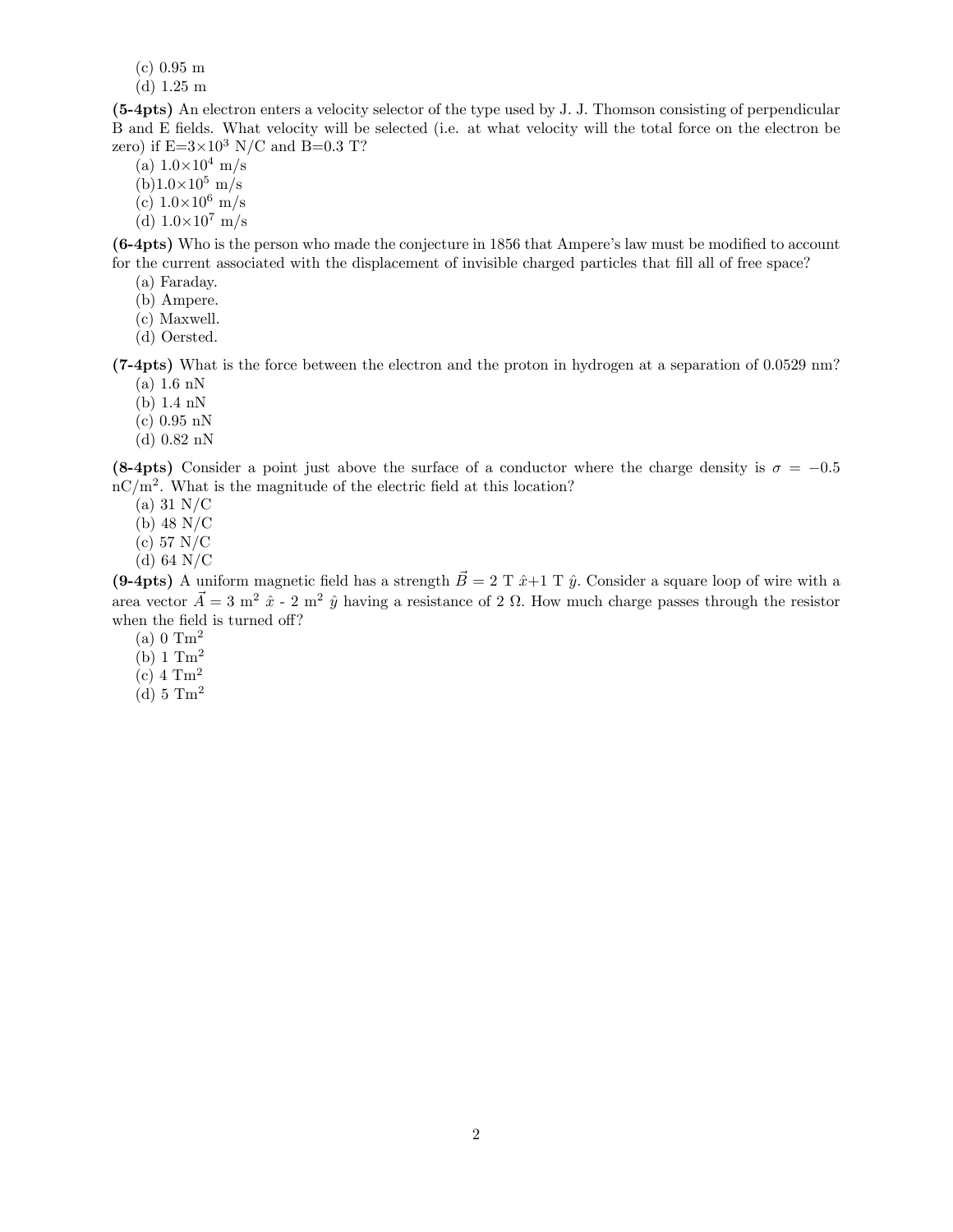(10-4pts) Consider a process in which a fluid expands spontaneously at constant T. If  $\Delta U = 200$  J, and  $\Delta S = 90000$  J/K, for what is the maximum amount of work that could be extracted during the expansion were one so inclined to extract it at 300 K?

 $(a) 100$  J

(b) 200 J

(c) 300 J

(d) 400 J

(11-4pts) An ideal gas is expanded isothermally, from  $P = 2$  atm and  $V = 1$  liter, to  $P = 1$  atm and  $V = 2$  liters. The expansion may or may not have been carried out reversibly. Circle the statement which is certainly true:

- (a) the work performed on the surroundings is smaller than 2 ln 2 liter-atm.
- (b) the heat added to the gas from the surroundings is greater than  $2 \ln 2$  liter-atm.
- (c)  $\Delta U < 0$ .
- (d)  $\Delta S_{\text{surroundings}} > 0.$

(12-4pts) The working áuid in a heat engine undergoes a cyclic process, repeatedly returning to its initial state. This means that over each cycle, the change

- (a)  $\Delta U = 0$ .
- (b)  $\Delta S > 0$ .
- (c)  $\Delta H < 0$ .
- (d)  $\Delta P > 0$

(13-4pts) If 600 kJ of heat is transferred to a system that is in contact with the surroundings at 300 K, the change in entropy of the surroundings is

- $(a) -2 kJ/K$
- (b) 2 kJ/K
- $(c) -18 kJ/K$
- (d) 18 kJ/K

(14-4pts) Two glass bulbs having the same volume are connected to one another by a stopcock. Initially, one bulb is Ölled with helium gas at 1 atm, and the other bulb is Ölled with xenon gas at 1 atm. The bulbs are in thermal contact with the surroundings at 298 K. When the stopcock is opened, the gases mix. Assuming ideal gas behavior, which of the following statements is true?

- (a)  $\Delta U < 0$
- (b)  $\Delta S_{\text{surroundings}} > 0$
- (c)  $\Delta S_{\text{universe}} > 0$
- (d)  $Q > 0$

(15-4pts) The equation  $S = k \ln W$  is engraved on Boltzmann's tombstone in Vienna. What is W? (a) Boltzmann's middle initial.

(b) The gas constant divided by  $6.02 \times 10^{23}$ .

(c) The number of microscopic configurations a system may have while still being considered to be in the same macroscopic equilibrium state.

(d) Boltzmann's middle initial.

(16-4pts) A circular wire loop lies in the plane of the page, as shown in the Ögure. A magnetic Öeld B is directed into the page; the strength of the field,  $B_0$ , is nonzero everywhere in the shaded region. What happens as the loop slides to the right at a velocity v while straddling the region between  $B = 0$  and  $B = B_0$ ?

(a) A current is induced in the loop in the counter clockwise direction.

(b) A current is induced in the loop in the clockwise direction.

(c) A current is not induced.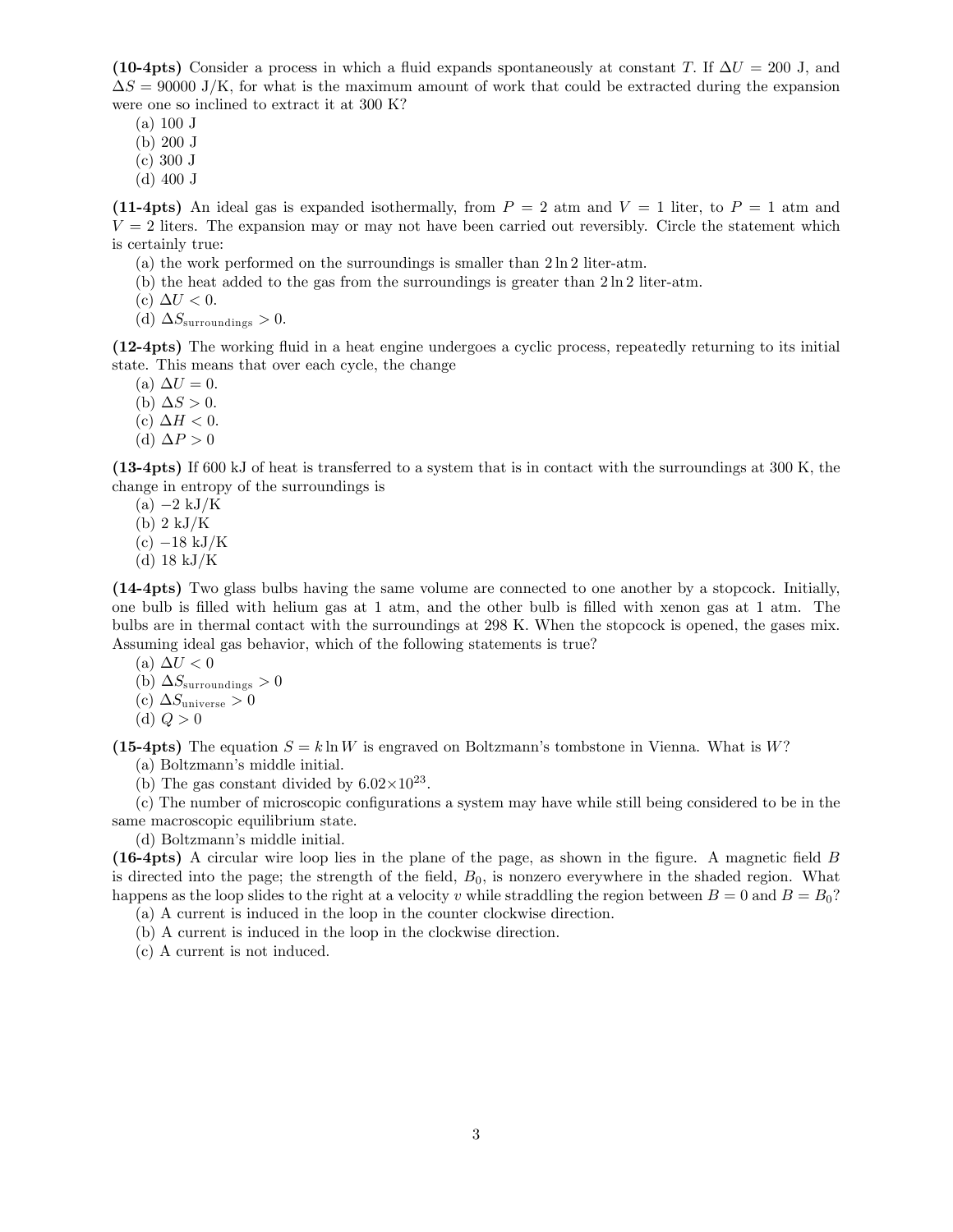

(17-4pts) According to Maxwell, electromagnetic waves propagate at a speed given by

(a)  $(\epsilon_0 \mu_0)^{1/2}$ 

- (b)  $(\epsilon_0 \mu_0)^{-1/2}$
- (c)  $(\epsilon_0/\mu_0)^{1/2}$
- (d)  $(\epsilon_0 \mu_0)^{-1/2}$

(18-4pts) A straight segment of wire carrying current of 1 Ampere in the  $\hat{i}$  direction is placed in a uniform magnetic field  $\vec{B} = 2T \hat{i} + 1T \hat{j} + 3T \hat{k}$ . What is the force on the segment if it has a length of 1 meter?

- (a)  $-1$  N  $\hat{\imath}{+2}$  N  $\hat{\jmath}{+0}$  N  $\hat{k}$ (b) 2 N  $\hat{i}+2$  N  $\hat{j}+1$  N  $\hat{k}$ (c) 0 N  $\hat{i}$  –3 N  $\hat{j}$ +1 N  $\hat{k}$
- (d)  $-1$  N  $\hat{i}+3$  N  $\hat{j}+1$  N  $\hat{k}$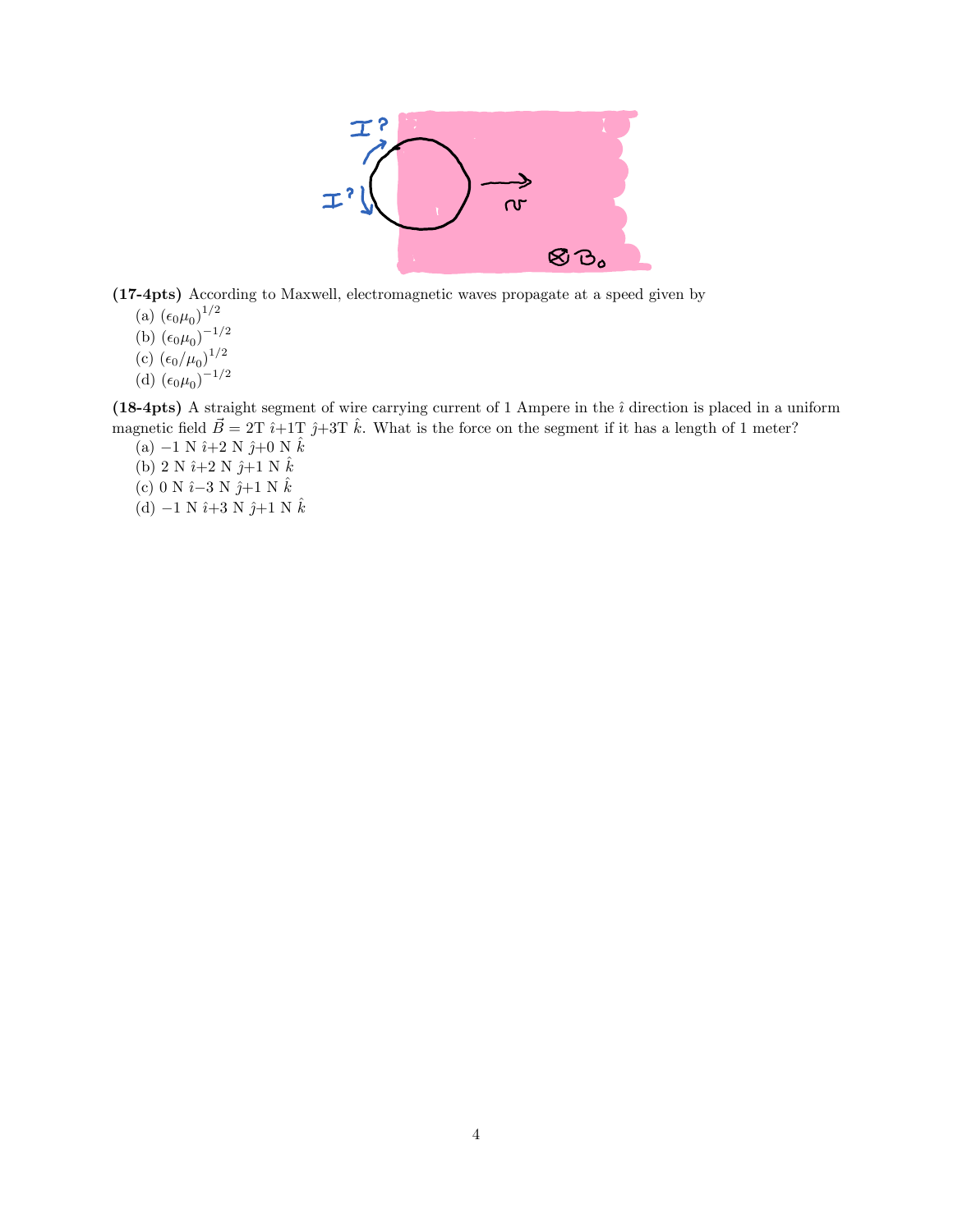(19-4pts) Two inÖnitely long straight wires each carry a steady current. One wire carries a current of 1 Ampere in the  $\hat{i}$  direction, and the other wire carries an unknown current in the  $-\hat{i}$  direction. If the distance between the two wires is 8 meters, and the magnitude of the magnetic force between them, per meter of wire, is  $1 \times 10^{-7}$  N/m, what is the unknown current?

(a) 1 A.

(b) 2 A.

(c) 3 A.

(d) 4 A.

(20-4pts) Consider the circuit shown below, consisting of Öve resistors as marked, and a 10 V battery. At what rate is heat generated in the  $3\Omega$  resistor? (Assume that the battery has no internal resistance.)

- $(a) 1.8 W$
- $(b)$  1.6 W
- $(c)$  1.4 W
- $(d)$  1.2 W



(21-4pts) A long hollow-core solenoid with length 1 meter has a diameter of 2 cm and a winding density of 5000 turns per cm. What is the solenoid's self-inductance  $L$ ?

 $\geq$ 

 $(a) 0.01$  H.

(b) 0:1 H.

- (c) 1 H.
- (d) 10 H.

(22-4pts) The metal plates of a 0.50  $\mu$ F parallel-plate capacitor are separated from one another by a dielectric material (insulator) with thickness 10.  $\mu$ m. If the dielectric constant is 3.0, what is the plate area?

- (a)  $0.11 \text{ m}^2$
- (b)  $0.15 \text{ m}^2$
- (c)  $0.19 \text{ m}^2$
- (d)  $0.25 \text{ m}^2$

(23-4pts) Consider two capacitors connected in a closed-loop circuit as indicated in the Ögure. Initially the circuit is open, and the 2 F capacitor is uncharged but there is a 1 V drop across the 1 F capacitor. After the switch is closed and equilibrium has been reestablished, what is the voltage across each capacitor?

- (a) 0.33 V
- (b) 0.46 V
- (c) 0.53 V
- (d) 0.66 V



(24-4pts) How much work must be performed to put 1  $\mu$ C of charge on an 0.5  $\mu$ F capacitor?

- (a)  $0.5 \mu J$
- (b) 1.0  $\mu$ J
- (c) 1.5  $\mu$ J
- (d) 2.0  $\mu$ J